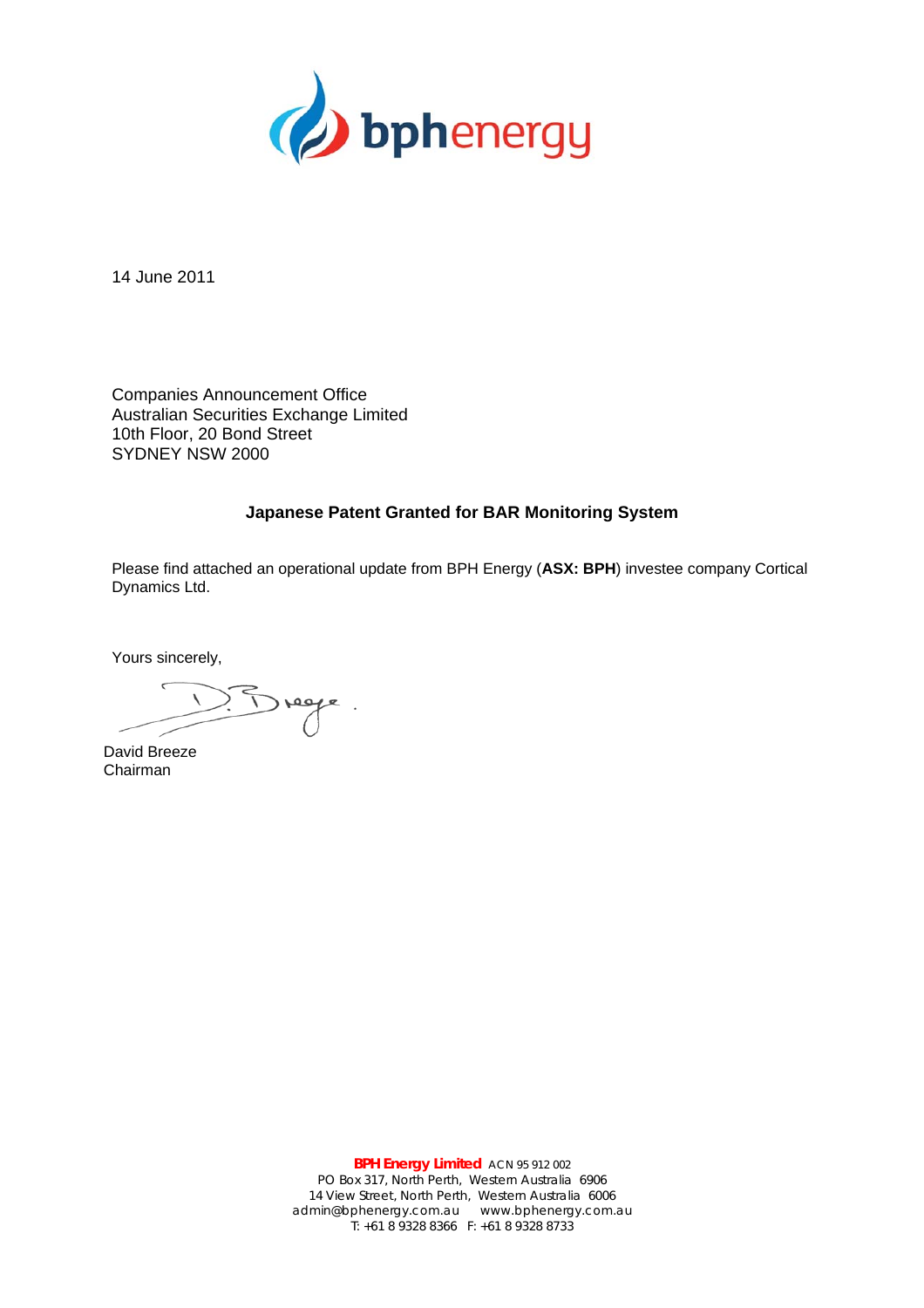

14 June 2011

Companies Announcements Office Australian Securities Exchange Limited 10<sup>th</sup> Floor, 20 Bond Street SYNDEY NSW 2000

## **JAPANESE PATENT GRANTED FOR BAR MONITORING SYSTEM**

Cortical Dynamics Ltd ("**Cortica**l") an investee of BPH Energy Limited (ASX: BPH) is pleased to announce that a key patent relating to its Brain Anaesthesia Response (BAR) monitoring unit has been granted in Japan. Currently, Cortical has patents awarded in Australia, New Zealand and the United States. The issued patent entitled 'Method of Monitoring Brain Function' is valid to 14/01/2024.

Cortical has developed an extensive patent portfolio encapsulating the BAR monitor, providing critical patent protection across a number of key brain monitoring markets. Cortical Director David Breeze, said, 'The grant of the Japanese Patent is a milestone for Cortical Dynamics and we are also very pleased to have the patent awarded within one of the largest EEG brain function monitoring markets in the world'.

As previously announced Cortical has lodged a prospectus with the Australian Securities and Investment Commission and has applied for admission of its securities to the official list of the Australian Securities Exchange.

## **About the BAR Monitor**

The BAR monitoring system measures a patient brain electrical activity, electroencephalogram (EEG), to indicate how deeply anaesthetised a patient is during an operation via an adhesive sensor applied to the forehead. The BAR monitor is designed to assist anaesthetists and intensive care staff in ensuring patients do not wake up unexpectedly, as well as reducing the incidence of side effects associated with the anaesthetic.

The BAR monitor improves on currently used EEG monitors by utilising advances in understanding of how the brain's electrical activity is produced, and how it is affected by

> **Cortical Dynamics Ltd**  ACN 107 557 620 PO box 317, North Perth, WA, 6906 14 View Street, North Perth, Western Australia T: +61 8 9328 8366 F: +61 8 9328 8733 contact@corticaldynamics.com www.corticaldynamics.com